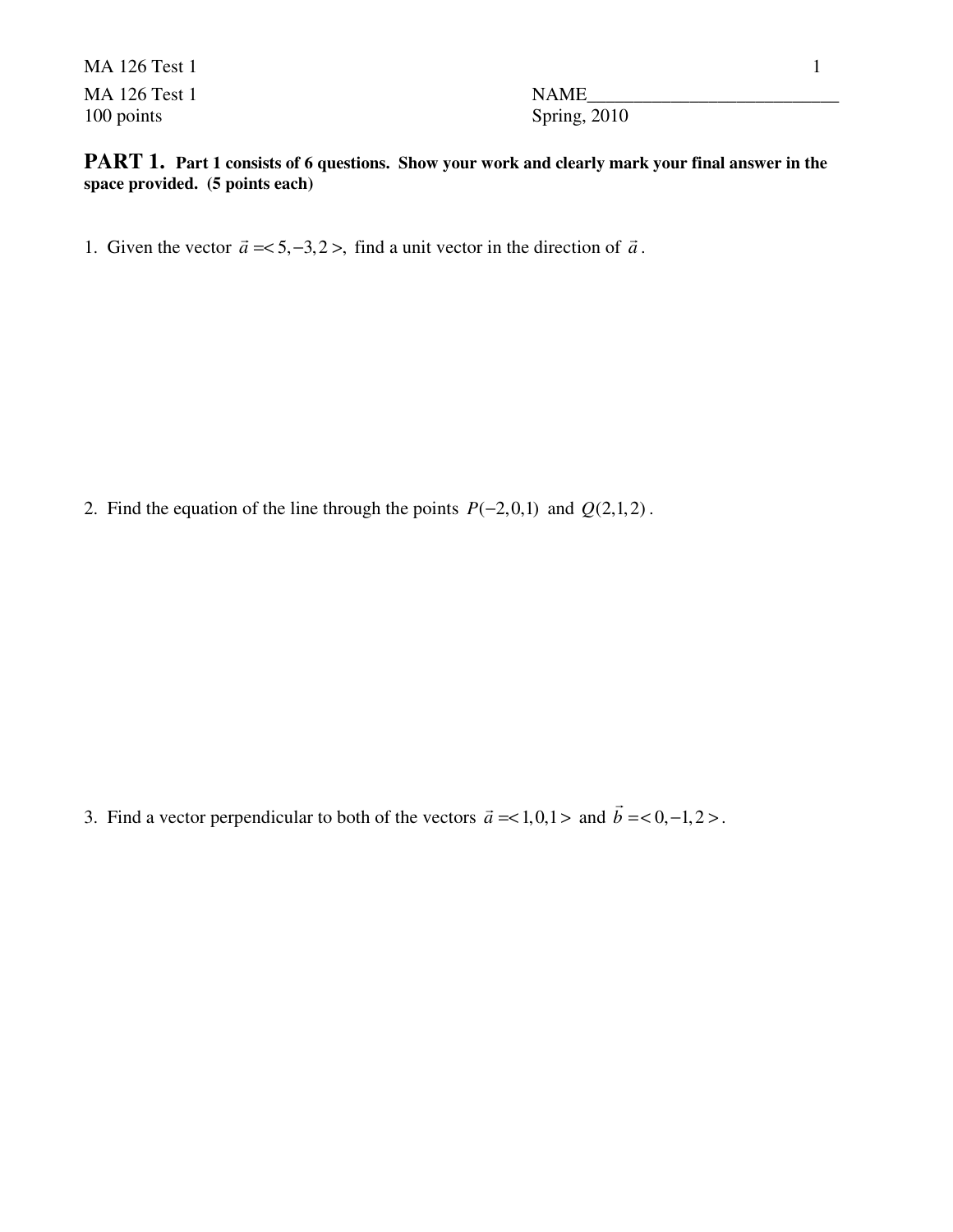4. Let  $\vec{a} = <1, -1, 3>$  and  $\vec{b} = <0, -1, 2>$ . Find the scalar projection  $comp_{\vec{b}}(\vec{a})$  and vector projection  $proj_{\vec{b}}(\vec{a})$  of  $\vec{a}$  onto  $\vec{b}$ .

5. Find the angle between the vectors  $\vec{a} = 1, -2, 2$  and  $\vec{b} = 1, 2, 3$ . (You may leave your answer in the form  $\theta = \cos^{-1}(x)$ .

6. Find the equation of the plane through the point  $(-1,2,3)$  which is perpendicular to the line

$$
L = \begin{cases} x = -2 + 2t \\ y = 3 + 7t \\ z = -1 - t \end{cases}.
$$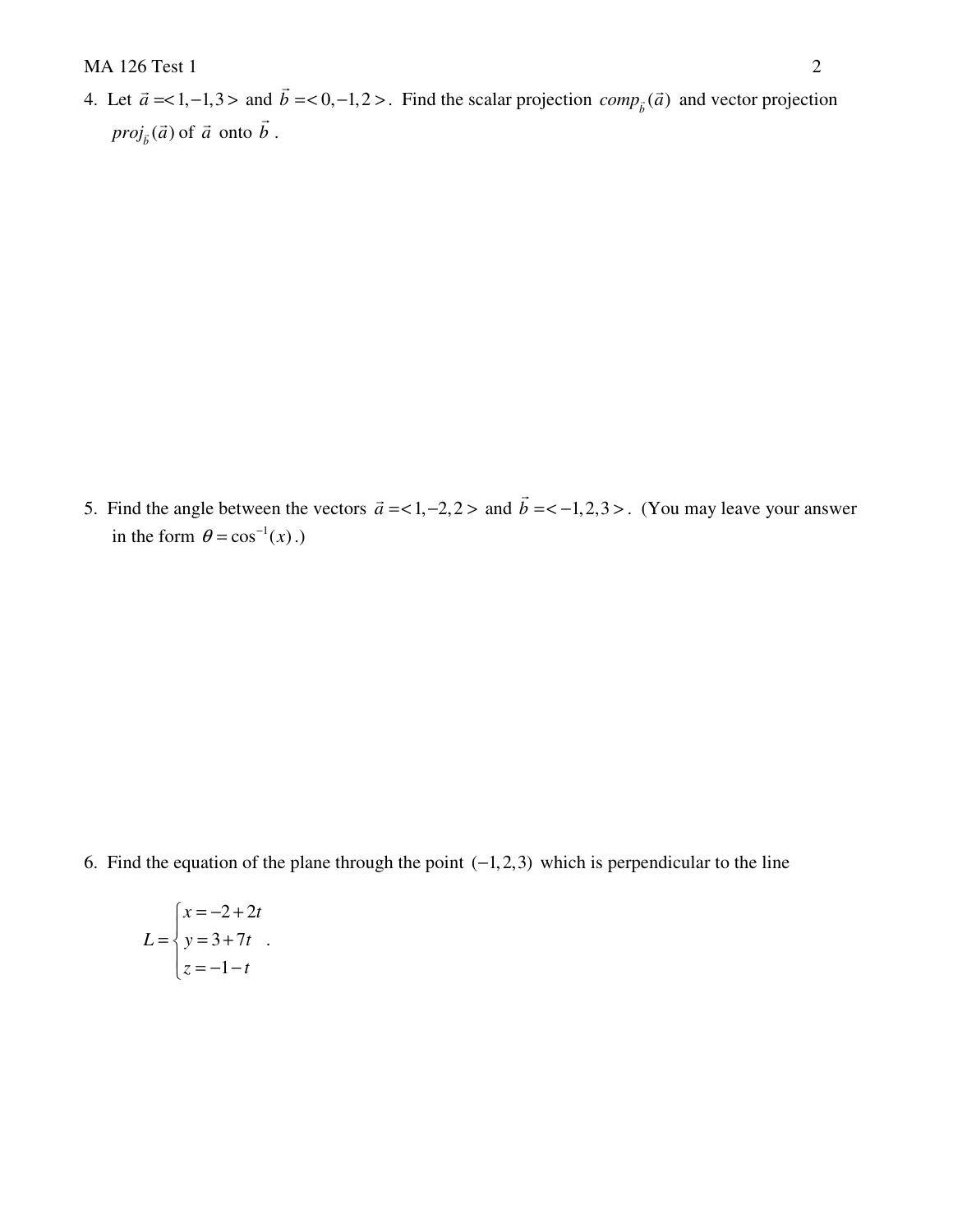Part 2. **Part 2 consists of 6 problems worth 10 points apiece. Show all your work for full credit! Displaying only the final answer (even if correct) without the relevant steps is not enough.** 

1. Find the intersection of the line  $2 + 2$  $3 + 7$  $\left\lfloor z \right\rfloor = -1 - t$  $x = -2 + 2t$  $L = \{ y = 3 + 7t$  $x = -2 +$  $=\begin{cases} y = 3 + \end{cases}$  $\overline{\phantom{a}}$ with the plane  $2x - y + z = -6$ .

2. Find the area of the triangle with vertices  $P(1,1,1)$ ,  $Q(2,1,-2)$ , and  $R(0,3,2)$ .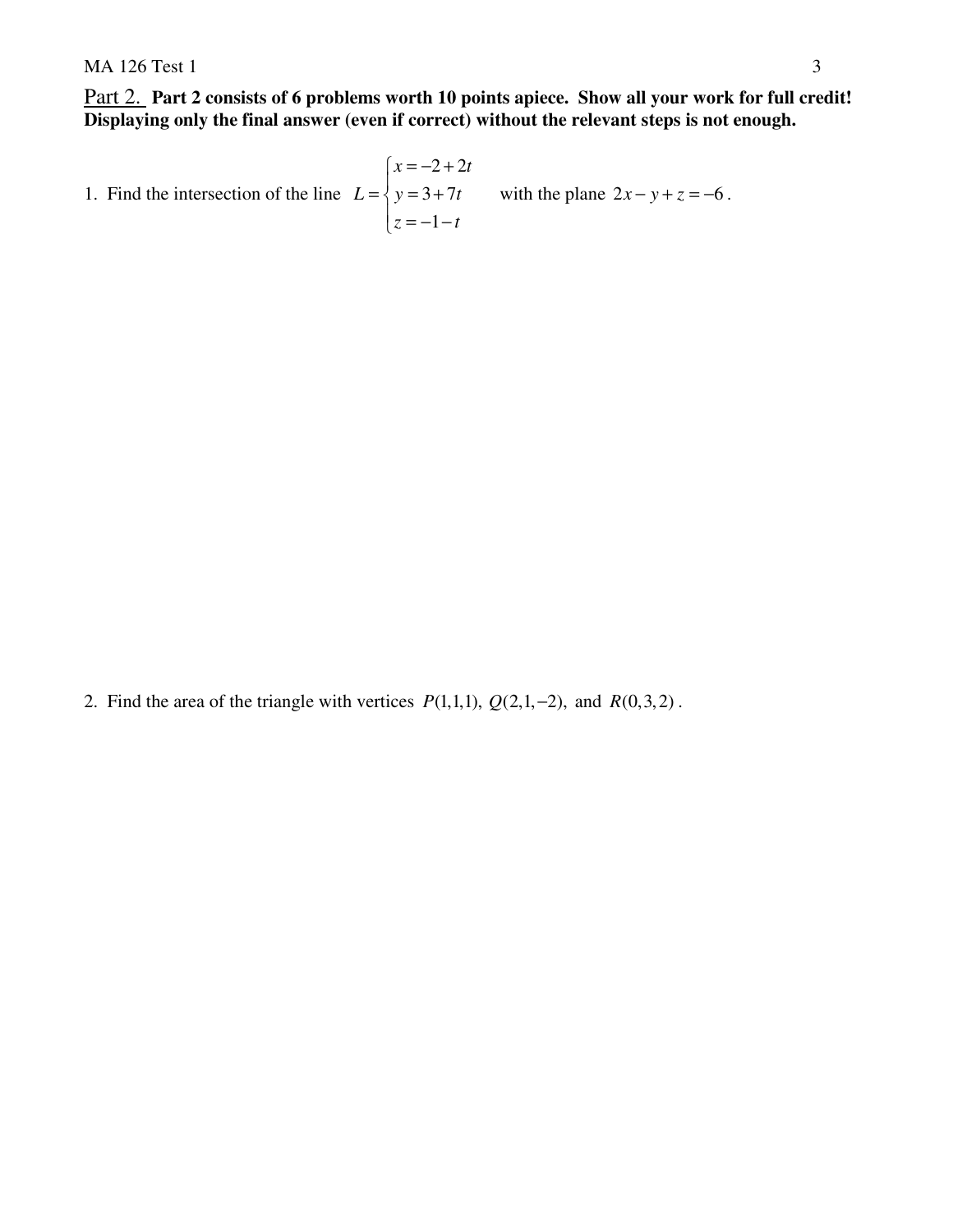3 Find the parametric equations for the tangent line to the helix given below at the point *P* where

where  $t = \frac{\pi}{2}$ .

 $x = 2\cos(t), y = \sin(t), z = t$ 

4. Find a vector equation or parametric equations for the line of intersection of the planes  $2x + y + z = 1$  and  $x + 2y = 7$ .